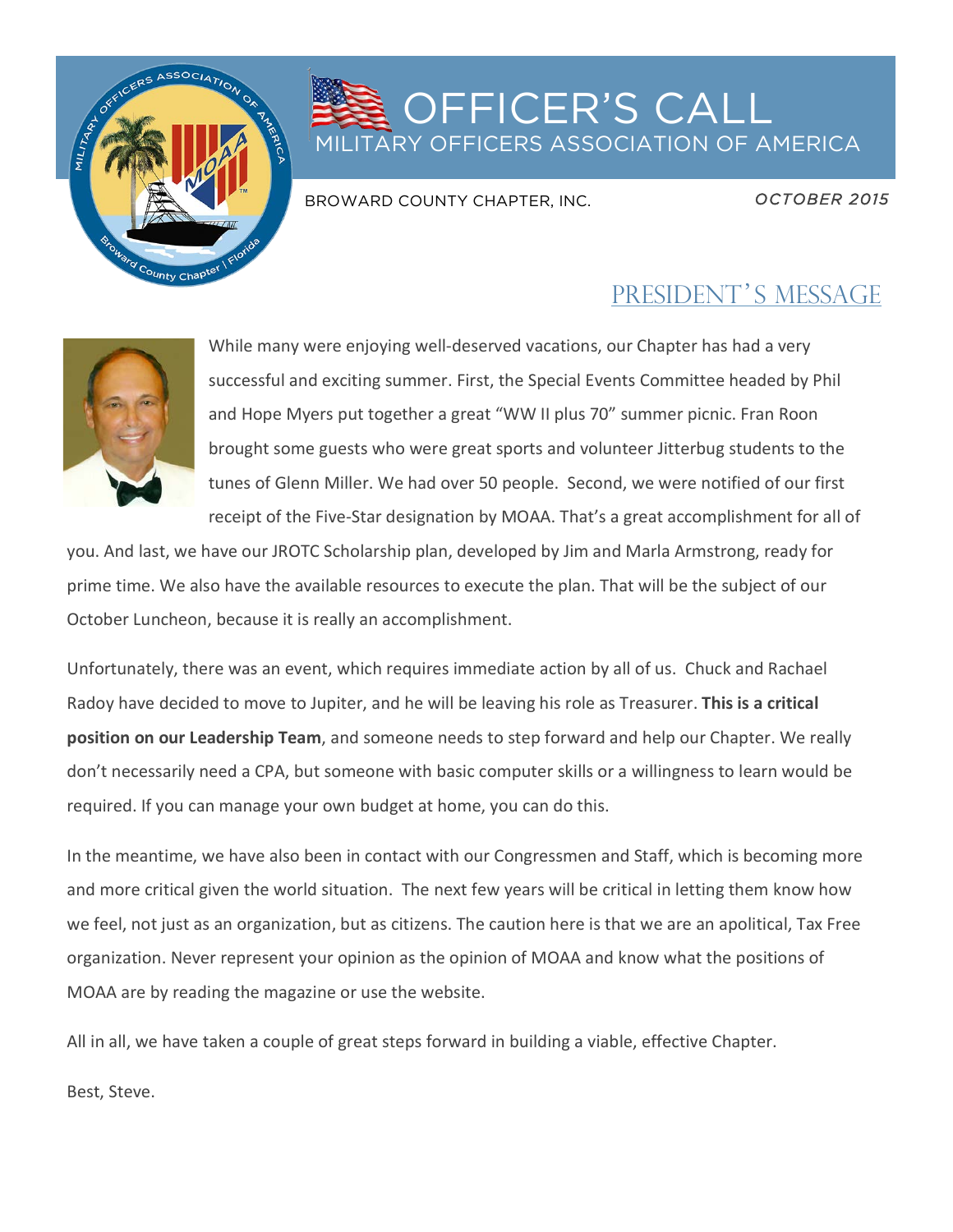$\mathcal{T}_{\mathcal{A}}$  (the text)  $\mathcal{T}_{\mathcal{A}}$  (the text)  $\mathcal{T}_{\mathcal{A}}$  (the text)  $\mathcal{T}_{\mathcal{A}}$  (the text)  $\mathcal{T}_{\mathcal{A}}$ 



### CHAPTER CONCERNs AND INFORMATION

Please provide illness or other caring information regarding our members to our **Chaplain/Personal Affairs Chairman or 3rd VP (Personal Affairs, Awards.)**

This recurring column will provide Chapter members with the opportunity to share joys and information with each other and strengthen the bond we have as brother and sister officers and families of our nation's military veterans.

### *Chapter elected officers include:*

*President*: LTC Steven Bettner | USA 954.942.3651 *1st Vice President*: LtCol David Harper | USAF 954.249.8868; *Programs, JROTC, Funding 2nd Vice President*: 1LT Michael Hunt | USA 954.439.8925, *Membership 3rd Vice President*: MAJ Fred Richards | USAF 305.915.8322; *Personal Affairs & Awards Secretary*: Jean Bettner 954-942-3651 *Treasurer*: LtCol Charles Radoy, USAF 561.733.7276 *Chaplain*: LTC Ronald Burgess |USA 954.450.8823

That was a memorable moment when Pope Francis stood before Congress recently and implored us all to fully embrace the Golden Rule, "do unto others as you would have them do to you." (Matthew 7:12). Pope Francis implores us to "treat others with the same passion and compassion with which we want to be treated. Let us seek for others the same possibilities we seek for ourselves," he said. "In a word if we want security, let us give security. If we want life let us give life. If we want opportunities, let us provide opportunities.

Francis brought up the Golden Rule in the context of discussing immigrants and refugees. "That's not my problem" he says, "is one of the most wicked (problematic?) statements we can make. In our culture, we've decided to accept a very narrow range of agency over which we take responsibility in our interactions with other people. The "Golden Rule often is limited to being pleasant and congenial in the most banal circumstances in which we have to interact with others. We let the job market and the housing market and the various other markets take care of most of what actually impacts other people's lives in our world. Because whether or not other people get laid off or evicted or ripped off or robbed or deported or exiled or otherwise oppressed is none of my business. As long as I'm nice to the people I talk to and don't put any awkward burdens on them, then I can make peace with the fact that I don't accept any awkward burden from anyone else. Today the burdens are awkward.

The Pope has given us a challenge. It shouldn't be controversial to anybody, religious or secular, liberal or conservative. But we'd rather blame other people for their circumstances and let ourselves off the hook. When it comes to solidarity, the Golden Rule doesn't let anybody off the hook.

C. Ray Bailey Chaplain (BG) USA Deputy Chief of Chaplains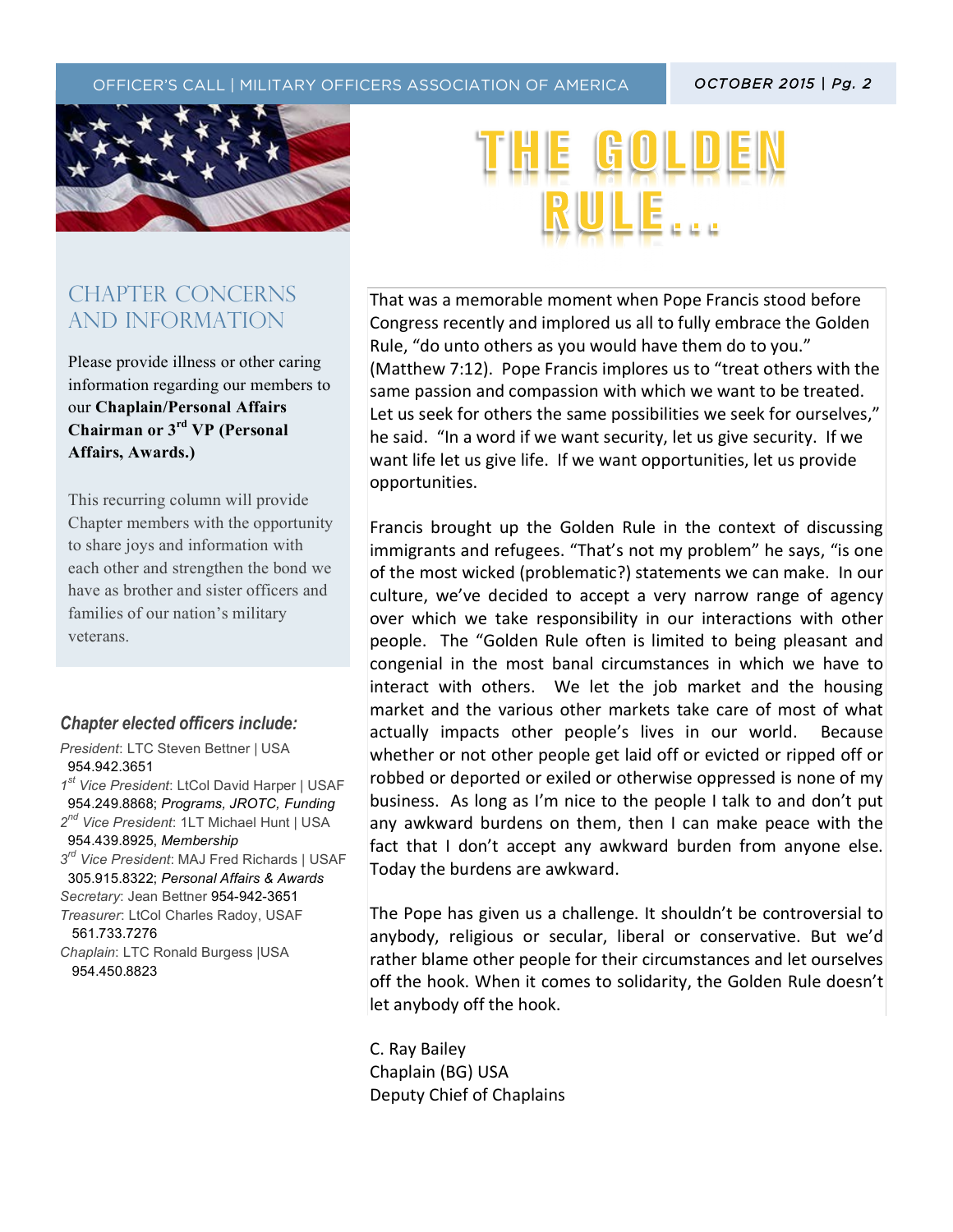### OFFICER'S CALL | MILITARY OFFICERS ASSOCIATION OF AMERICA *OCTOBER 2015 | Pg. 3*

Hollywood Hills Military Academy held the New Cadets & Graduating Class Kickoff Ceremony of 2019 on August 22, 2015. The program was led by the Cadet Presentation of the Colors and the National Anthem. This was followed by the Hollywood Hills Spartan Band led by Mr. Lawson. The National Anthem was sung by Coach Leo Green. LTC.



(Ret.) John DeVillez gave the "Welcoming Address" and was followed by the "Procession of Cadets" who all recited the "Cadet Creed" upon formation.

 $\mathcal{T}_{\mathcal{A}}$  (the text)  $\mathcal{T}_{\mathcal{A}}$  (the text)  $\mathcal{T}_{\mathcal{A}}$  (the text)  $\mathcal{T}_{\mathcal{A}}$ 

The Hollywood Hills Military Academy is the only Public School Program of it's kind in South Florida. The vision of the Academy is equity for all cadets in the core areas of leadership, character development and

citizenship. They utilize innovative teaching practices and cutting edge technology along with service to the community to prepare Cadets with the life skills necessary to achieve success in major universities, Service Academies and society.

The mission of the Academy is to afford all students equal access to rigorous



and innovative college preparatory curriculum that upholds the leadership and character development embedded within the JROTC Program. Cadets are prepared as future leaders and are placed in companies that provide them the opportunity to solve real life problems and develop critical thinking skills. Cadets are offered a college preparatory curriculum as well as electives that will allow students to gain industry certification. This is an Army program and Cadets are in uniform throughout the week. Hollywood Hills Military Academy Cadets have been recognized throughout the past semester both academically and through physical endeavors and competition. Their achievements this year have included coming in First Place Overall Championship Broward County JROTC Drill Meet held at Ft. Lauderdale High School with over 1,000 cadets.

This is a program well worth taking the time to visit and see that we have some deserving young people that deserve our support. They are our future leaders.

For God and Country Loretta Young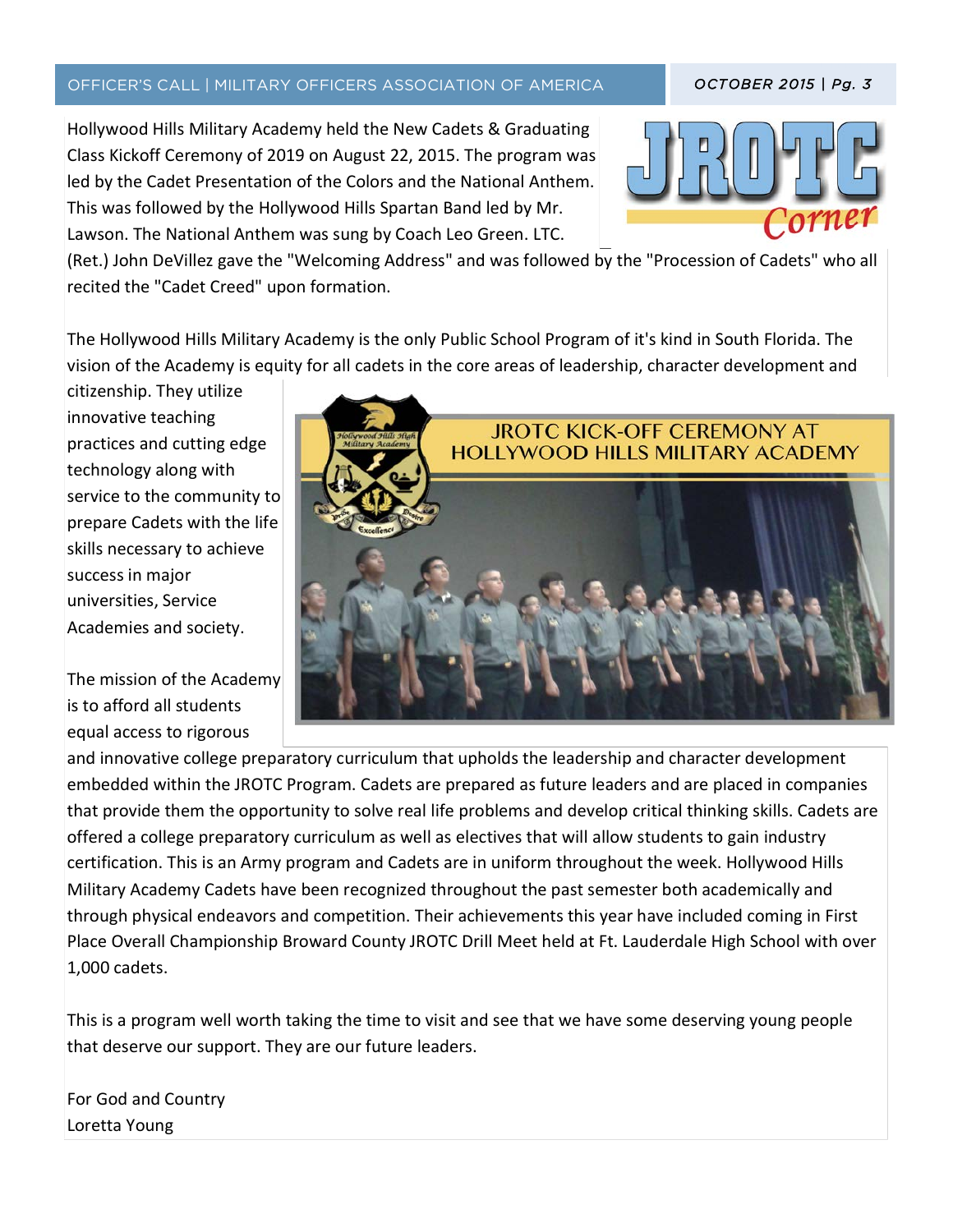*OCTOBER 2015 | Pg. 4* 

#### MILITARY OFFICERS ASSOC. OF AMERICA, BROWARD COUNTY CHAPTER, INC.

P.O. Box 8552 Deerfield Beach, FL 33443-8552

#### **CHAPTER WEBSITE: www.browardmoaa.com**



Broward Chapter of MOAA, in keeping with MOAA National goal of "Preserving National Security and Veteran's Benefits", is meeting with our Congress Members and local veteran organizations. Steve Bettner, Thad Hamilton, and Chad Maxey met with Ms. Theresa Brier, Broward Director for Congressman Ted Deutch. The intent is to schedule a follow-on meeting with Congressman Deutch. We furnished "Talking Points" to help direct the discussion. The overall intent is to establish a rapport with the local Congressional Representatives. We are scheduling a meeting with Congresswoman Lois Frankel's staff as a preamble to meeting with her. It is crucial that Congress, State and local elected officials know MOAA's stand on issues of National Security and Veteran Benefits.

Also, note that George Moraitis, a Naval Academy Grad and State Representative for a large part of Broward County is now a member of our Chapter. We'll probably see him at a few meetings.

The Broward County Chapter is also working with the Broward County Veterans Coalition and other veteran organizations in Broward County to coordinate our messages.

This will grow to be a significant part of our mission activities.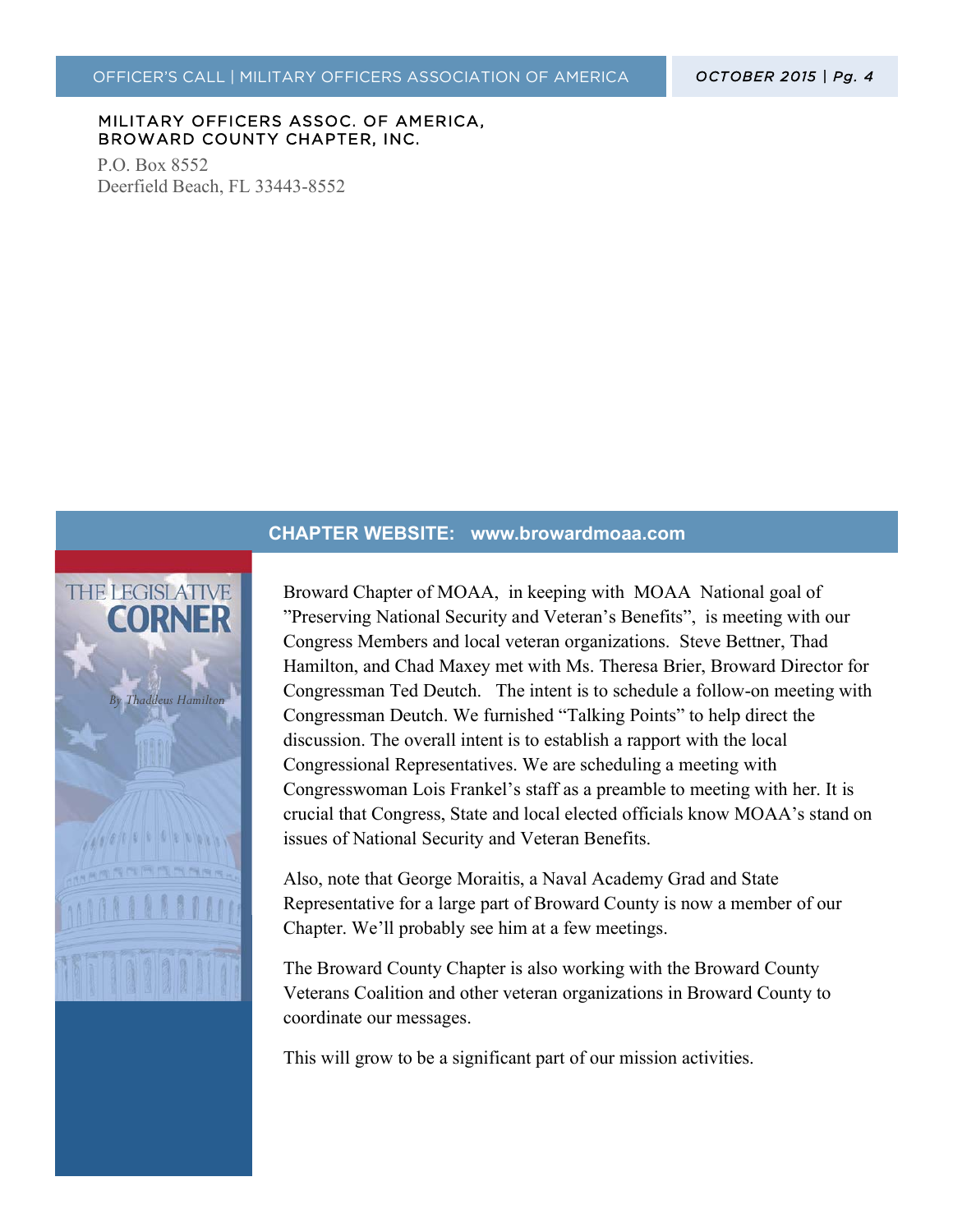

**SEE OFFICER'S CALL**<br>MILITARY OFFICERS ASSOCIATION OF AMERICA

# CHAPTER BOARD ADDRESSES Communications Issue

*A recent event pointed out a long time Communications issue, which has hindered your Board of Advisors and by extension, our Chapter, from fully accomplishing our mission. This event was the passing of one of our staunchest members, Mary Jo Rayburn about a month ago. She had been in ill health in Texas, but returned here and had a live-in companion.* 

*By pure chance, we had been trying to contact her and had left a phone message. She did return the call, but sounded very weak. The next thing we knew, her daughter called and told us the news. She had come in from California, and had no idea whom to contact. She proceeded with the service quickly and she only found our number later.* 

**The Problem:** We don't have close enough communications to get news out quickly. Yes, we have e-mail, our chapter website and the Newsletter, but they only help if you read them.

**The Solution:** Establish a Communications Committee, wherein a group of volunteer members will call a specific group regularly for the purpose of informing each other about Chapter matters. We can eliminate several issues:

- Getting a commitment/ not attending for Luncheons;
- Discussing significant Chapter events;
- Helps us remind you of Dues;
- Gives you a personal Chapter POC if you need to discuss anything regarding assistance in any military matters;
- Gives you a direct line to the Board of Advisors for any ideas about the Chapter.

This idea will improve the cohesiveness and unity of the Chapter. Sam and Charlotte Trichilo have agreed to head up this Committee and already have several Volunteers to do the calling. If you are willing to join in, let them know.

In this day and age, information is power. And nothing makes you feel more "left out" than if you don't know. We have a transitional demographic in our Chapter between electronic (about 60%) and traditional Newsletters (40%). As we grow, more will become electronic, but it still doesn't help if you don't read it.

We believe this will be a big boost for the Chapter.